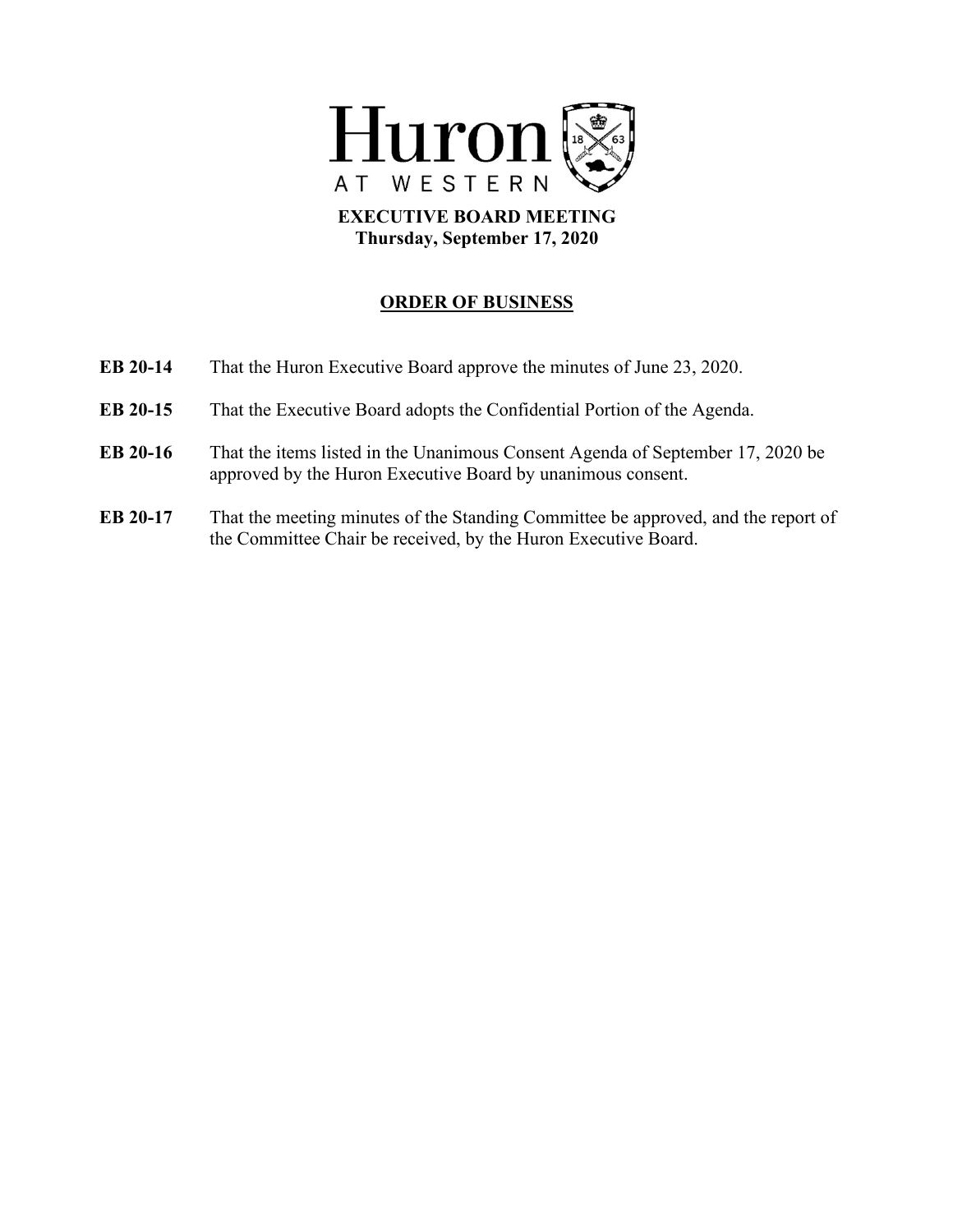

**EXECUTIVE BOARD MEETING Thursday, November 26, 2020**

## **ORDER OF BUSINESS**

| EB 20-18 | That the Huron Executive Board approve the minutes of September 17, 2020.                                                                                                                                                     |
|----------|-------------------------------------------------------------------------------------------------------------------------------------------------------------------------------------------------------------------------------|
| EB 20-19 | That the Huron Executive Board adopts the Confidential Portion of the Agenda.                                                                                                                                                 |
| EB 20-20 | That the items listed in the Unanimous Consent Agenda of November 26, 2020 be<br>approved by the Huron Executive Board by unanimous consent.                                                                                  |
| EB 20-21 | That the meeting minutes of the Standing Committee be approved, and the report of<br>the Committee Chair be received, by the Huron Executive Board.                                                                           |
| EB 20-22 | That the Huron Executive Board approve, on the recommendation of the Finance and<br>Audit Committee, the incremental \$400,000 to the 2020-2021 capital budget.                                                               |
| EB 20-23 | That the proposed Capital and Deferred Maintenance Budget for 2021-2022<br>recommended for approval by the Finance and Audit Committee on November 18,<br>2020 be approved by the Huron Executive Board on November 26, 2020. |
| EB 20-24 | That the Huron Executive Board approve, on the recommendation of the Governance<br>Committee, the new subcommittees of the Board, its terms of reference and the Board<br>By-Laws, on November 26, 2020.                      |